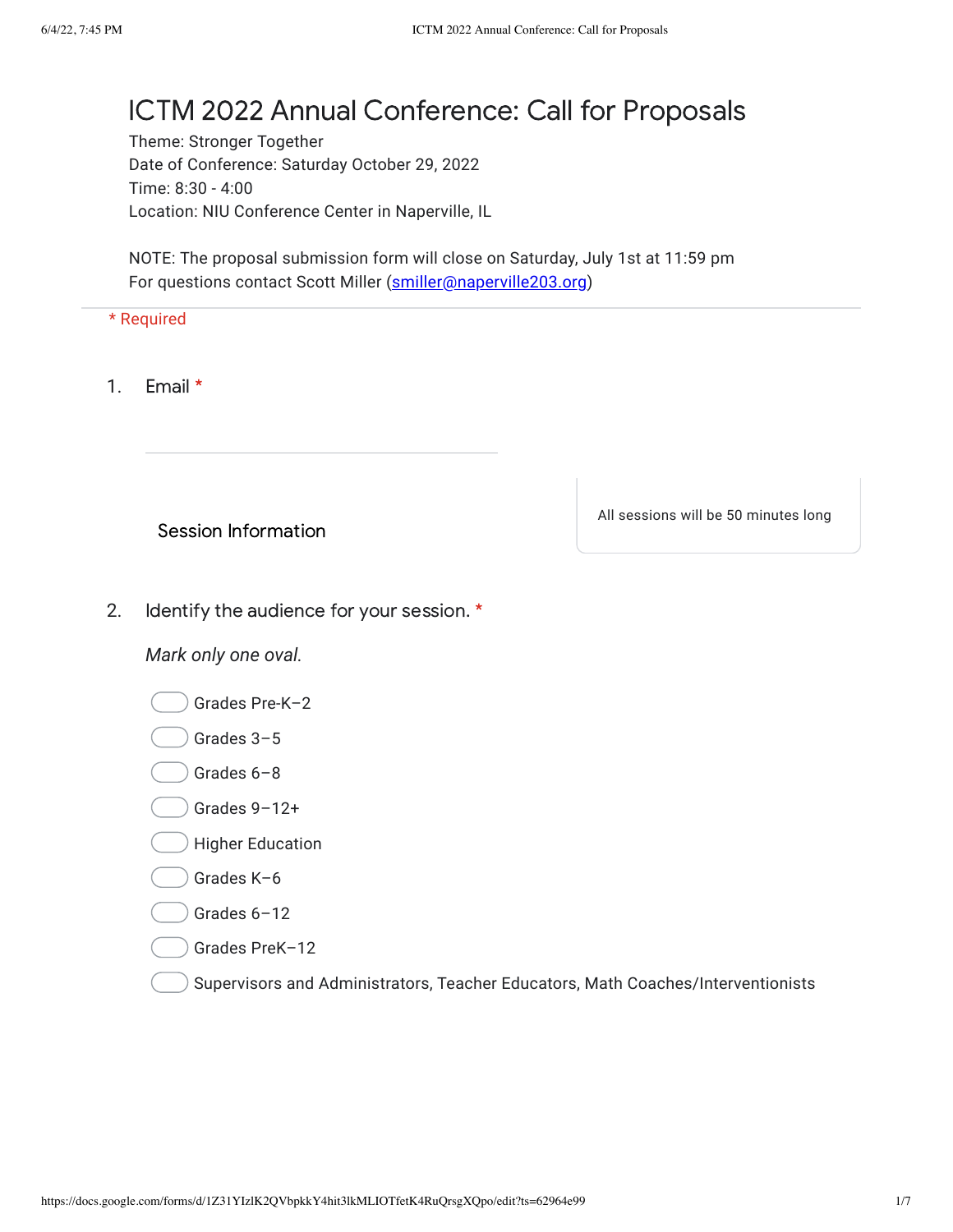| 6/4/22, 7:45 PM | ICTM 2022 Annual Conference: Call for Proposals                                                                                     |
|-----------------|-------------------------------------------------------------------------------------------------------------------------------------|
| 3.              | Title of session (Maximum 50 characters including spaces.) *                                                                        |
|                 |                                                                                                                                     |
|                 |                                                                                                                                     |
|                 |                                                                                                                                     |
|                 |                                                                                                                                     |
|                 |                                                                                                                                     |
| 4.              | Description of session *<br>This is what will appear in the program, subject to editing. (Maximum 300 characters including spaces.) |
|                 |                                                                                                                                     |
|                 |                                                                                                                                     |
|                 |                                                                                                                                     |
|                 |                                                                                                                                     |
|                 |                                                                                                                                     |
| 5.              | Lead Speaker *                                                                                                                      |
|                 |                                                                                                                                     |
|                 |                                                                                                                                     |
| 6.              | Lead Speaker Email *                                                                                                                |
|                 |                                                                                                                                     |
|                 |                                                                                                                                     |

7. Co-Speaker 1 (Name)

8. Co-Speaker 2 (Name)

<u> 1980 - Johann Barn, amerikansk politiker (d. 1980)</u>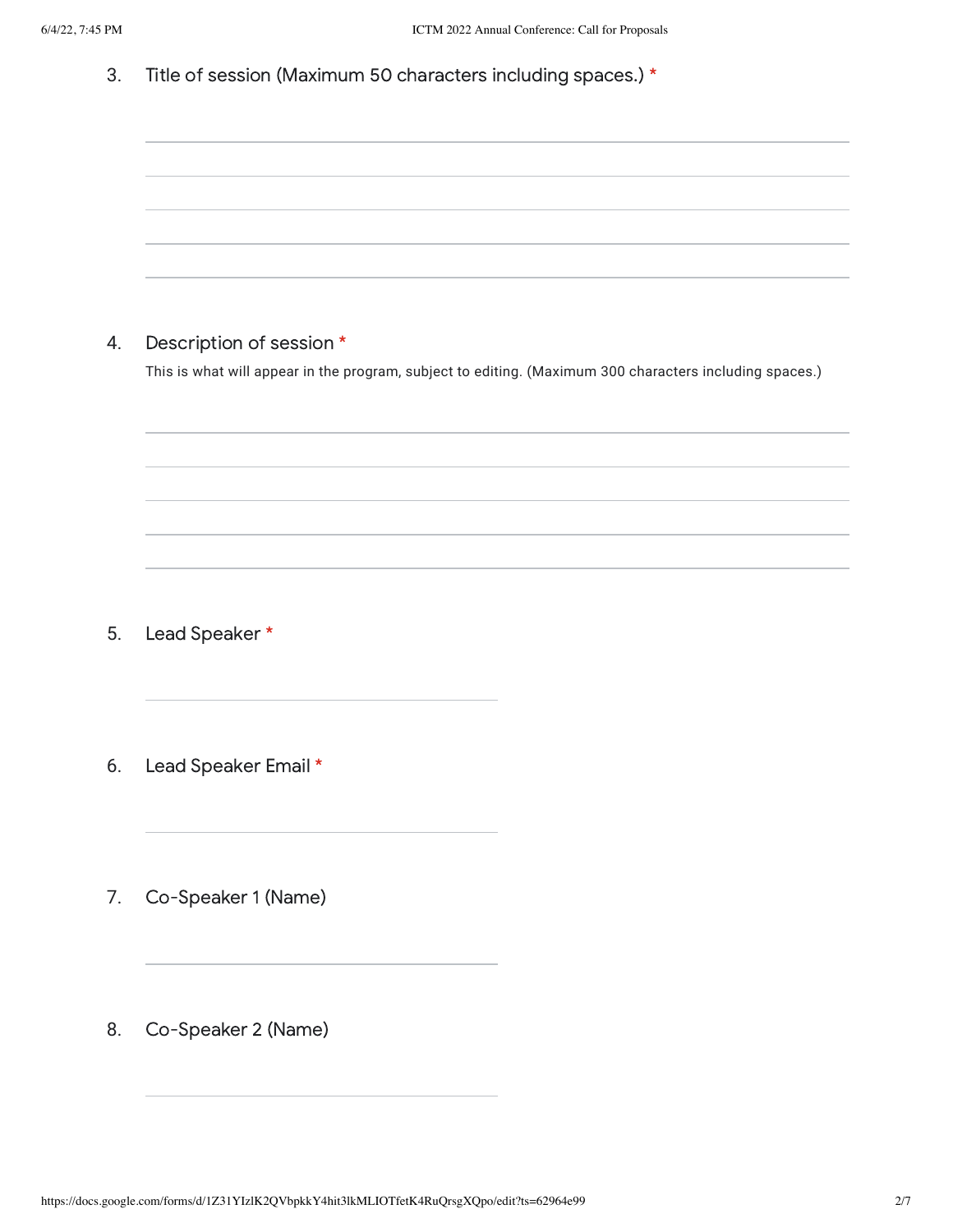9. Objectives of session: Describe the objectives you have for the participants in this session. Please include details on how you will meet these objectives. (Maximum 500 characters including spaces.)

10. Provide short description of how your session aligns to the conference theme of Stronger Together (Maximum 350 characters including spaces.) \*

|                 | Equity and Access: Sessions in this strand focus on equitable practices; developing<br>strategies for cultivating inclusive mathematics classrooms; creating spaces where<br>students are socially and emotionally safe to engage in mathematics.   |
|-----------------|-----------------------------------------------------------------------------------------------------------------------------------------------------------------------------------------------------------------------------------------------------|
| <b>Identify</b> | Collaboration and Coaching: Sessions in this strand focus on opportunities to learn<br>about collaborative learning experiences, mentoring, coaching, social media, and how<br>to become an effective advocate for our profession and our students. |
| your<br>strand  | Mathematics Teaching and Learning: Sessions in this strand focus on will support<br>teachers in building mathematical knowledge for teaching and implementing the<br>Standards for Mathematical Practice.                                           |
|                 | Innovative Practice: Sessions in this strand will focus on supporting teachers'<br>innovative practices, use of technology, and new ideas in the mathematics classroom<br>that we have experienced in an ever-changing world.                       |

\*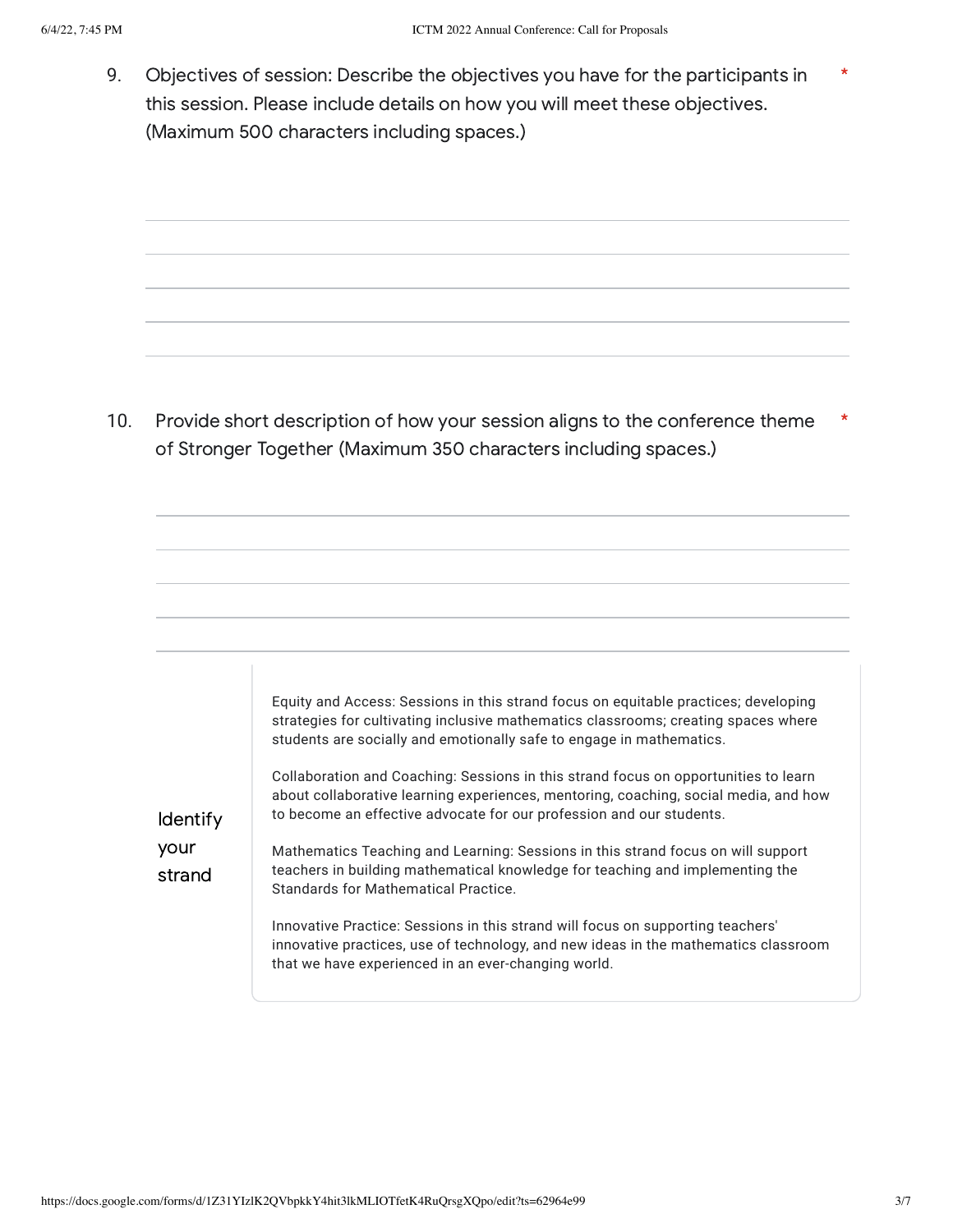11. With which strand does your session most closely align? \* Select the category that best describes your session.

*Mark only one oval.*

Equity and Access

Collaboration and Coaching

Mathematics Teaching and Learning

- Innovative Practice
- 12. Briefly explain how your session is related to the conference strand that you selected. (Maximum 350 characters including spaces.) \*

Lead speaker information

13. I understand the lead speaker must register for the conference and will attend for free. Co-speakers will need to register and will pay for registration. \*

*Check all that apply.*

Yes

14. I understand that I can only submit up to two proposals as the lead speaker, but \* can only be accepted for one.

*Check all that apply.*

Yes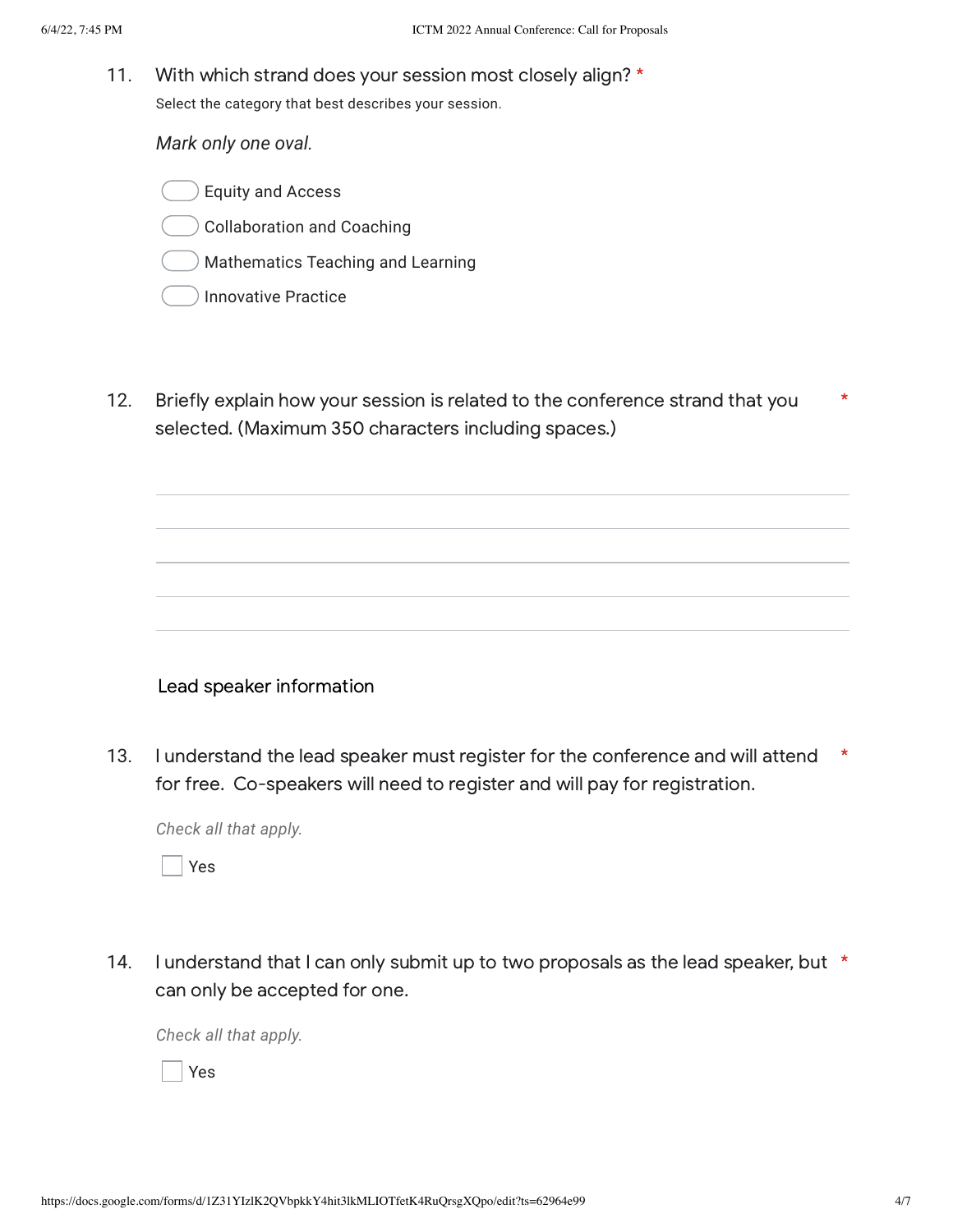15. Name \*

16. School/Institution/Organization \*

17. Position \* (e.g., Teacher, Math Coach, Principal, Student)

18. City \*

19. State \*

20. Phone number \* (123) 456-7890 ext. 987 (For conference correspondence only)

21. Publish lead speaker email in program book \*

*Mark only one oval.*

Please include my email address in the program book

Please do NOT include my email address in the program book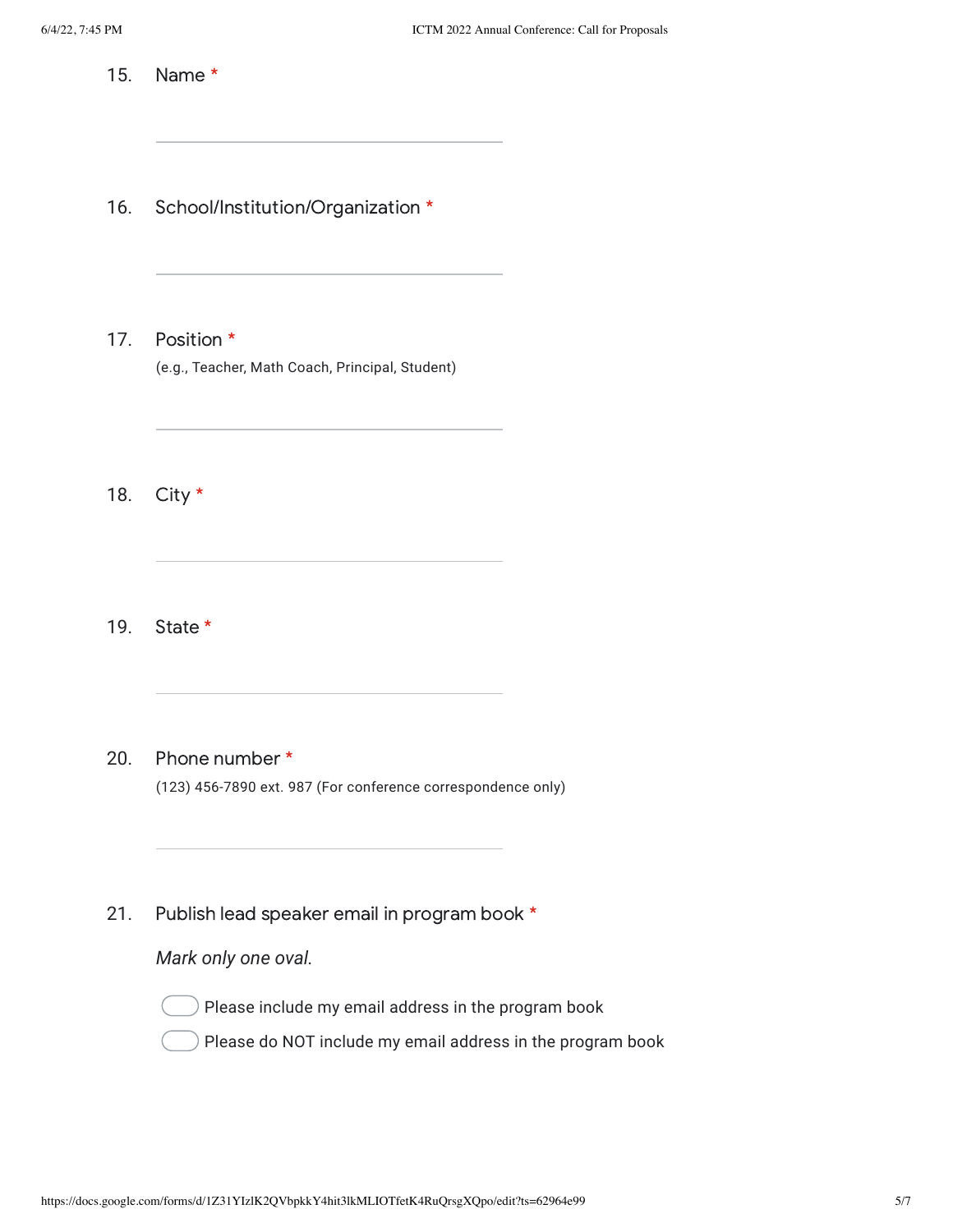22. Speaking experience \*

*Mark only one oval.*

This is my first time presenting as a lead speaker

) I have presented as a lead speaker

23. Specify a recent speaking experience of the lead speaker (if applicable). Provide topic, location, date, and level (local, state, regional, national, international).

Other Information

24. All sessions will have an LCD projector. The presenters will need to bring their own device. What type of device do you plan on using? \* Select all that apply.

*Mark only one oval.*

|  | PC Laptop |
|--|-----------|
|--|-----------|

Mac laptop

Other: when the contract of the contract of the contract of the contract of the contract of the contract of the contract of the contract of the contract of the contract of the contract of the contract of the contract of th